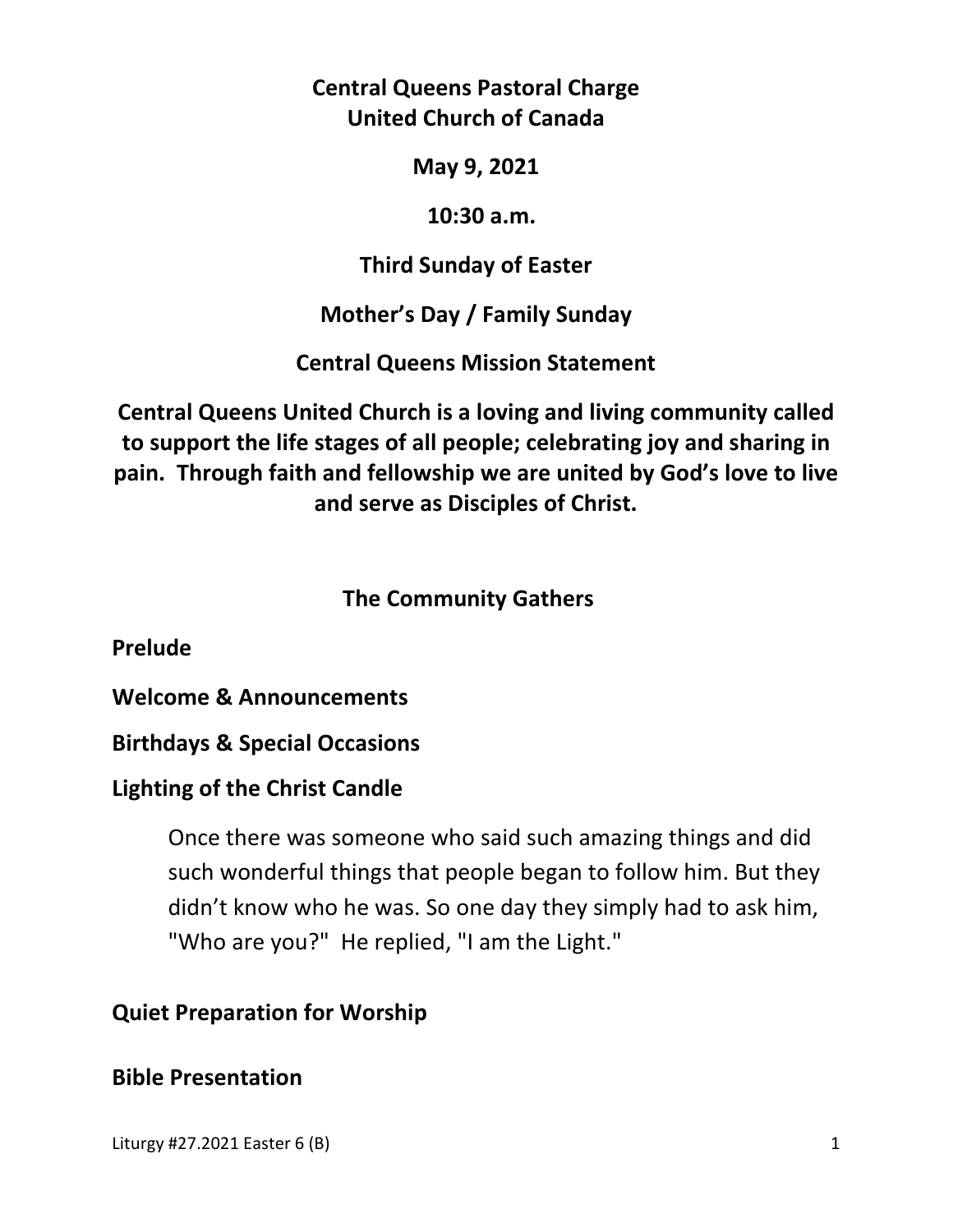### **\*Call to Worship**

### **Listen to the world sing God's praises!**

 The sound of children laughing, the feel of a gentle breeze, the taste of a home cooked meal, the fresh smell of morning.

### **God steadfast love is everywhere around us.**

 In friendship restored, in reconciled relations, in love refreshed. **God steadfast love is everywhere around us.** 

 That God's presence might be known through us in all the earth. In this moment, in this time of worship may God's presence be boldly felt! Come, than with open arms and hearts, let us worship our God.

| *Hymn | "For the Beauty of the Earth" | VU #226 |
|-------|-------------------------------|---------|
|       |                               |         |

### **Prayer of Approach**

 **Creating Spirit, we join with the chorus of all of creation to celebrate your wondrous deeds. Fill us with your joy and train our ears for harmony, so that we may contribute to the world you are already creating. All this we pray in the name of Jesus, who revealed what is possible through love.** 

*With Jesus, we share in the ancient prayer…* 

### **Lord's Prayer**

**Our Father, who art in heaven, hallowed be thy name. Thy Kingdom come, thy will be done on earth,**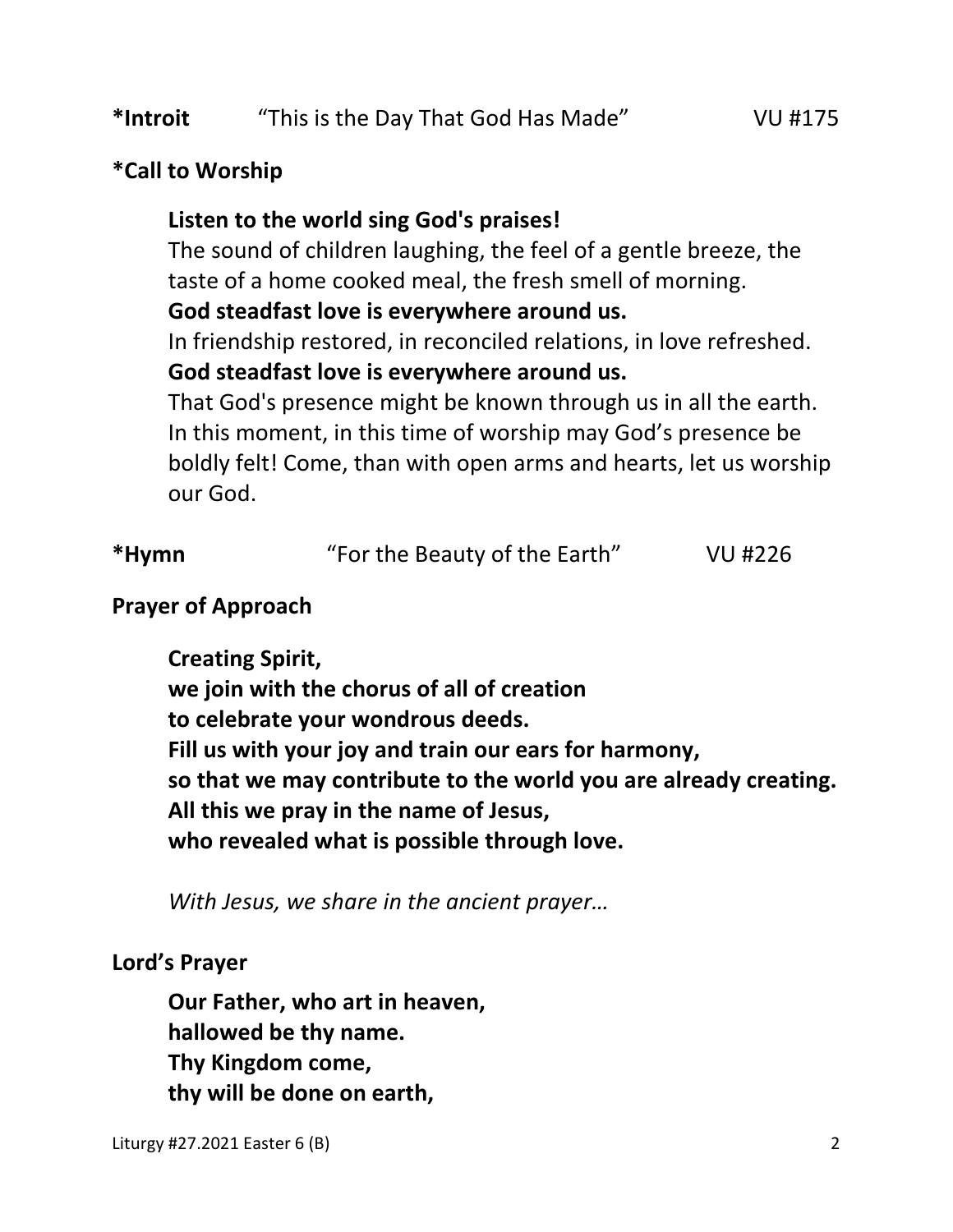| as it is in heaven.<br>for ever and ever.<br>Amen.      | Give us this day our daily bread;<br>and forgive us our trespasses,<br>as we forgive those who trespass against us;<br>and lead us not into temptation,<br>but deliver us from evil.<br>For thine is the kingdom,<br>the power, and the glory, |                 |  |  |
|---------------------------------------------------------|------------------------------------------------------------------------------------------------------------------------------------------------------------------------------------------------------------------------------------------------|-----------------|--|--|
| <b>Hymn</b>                                             | "Spirit, Spirit of Gentleness"                                                                                                                                                                                                                 | VU #375 vv. 1-2 |  |  |
| All God's Children                                      |                                                                                                                                                                                                                                                |                 |  |  |
| Hymn                                                    | "Spirit, Spirit of Gentleness"                                                                                                                                                                                                                 | VU #375 vv. 3-4 |  |  |
| <b>Listening for God's Word</b><br>المسم / ١٨ المصبيم . |                                                                                                                                                                                                                                                |                 |  |  |

### **Sacred Word**

#### **Acts 10:44-48**

 While Peter was still speaking, the Holy Spirit fell upon all who heard the word. The circumcised believers who had come with Peter were astounded that the gift of the Holy Spirit had been poured out even on the Gentiles, for they heard them speaking in tongues and extolling God. Then Peter said, "Can anyone withhold the water for baptizing these people who have received the Holy Spirit just as we have?" So he ordered them to be baptized in the name of Jesus Christ. Then they invited him to stay for several days.

#### **Psalm 98** VU #818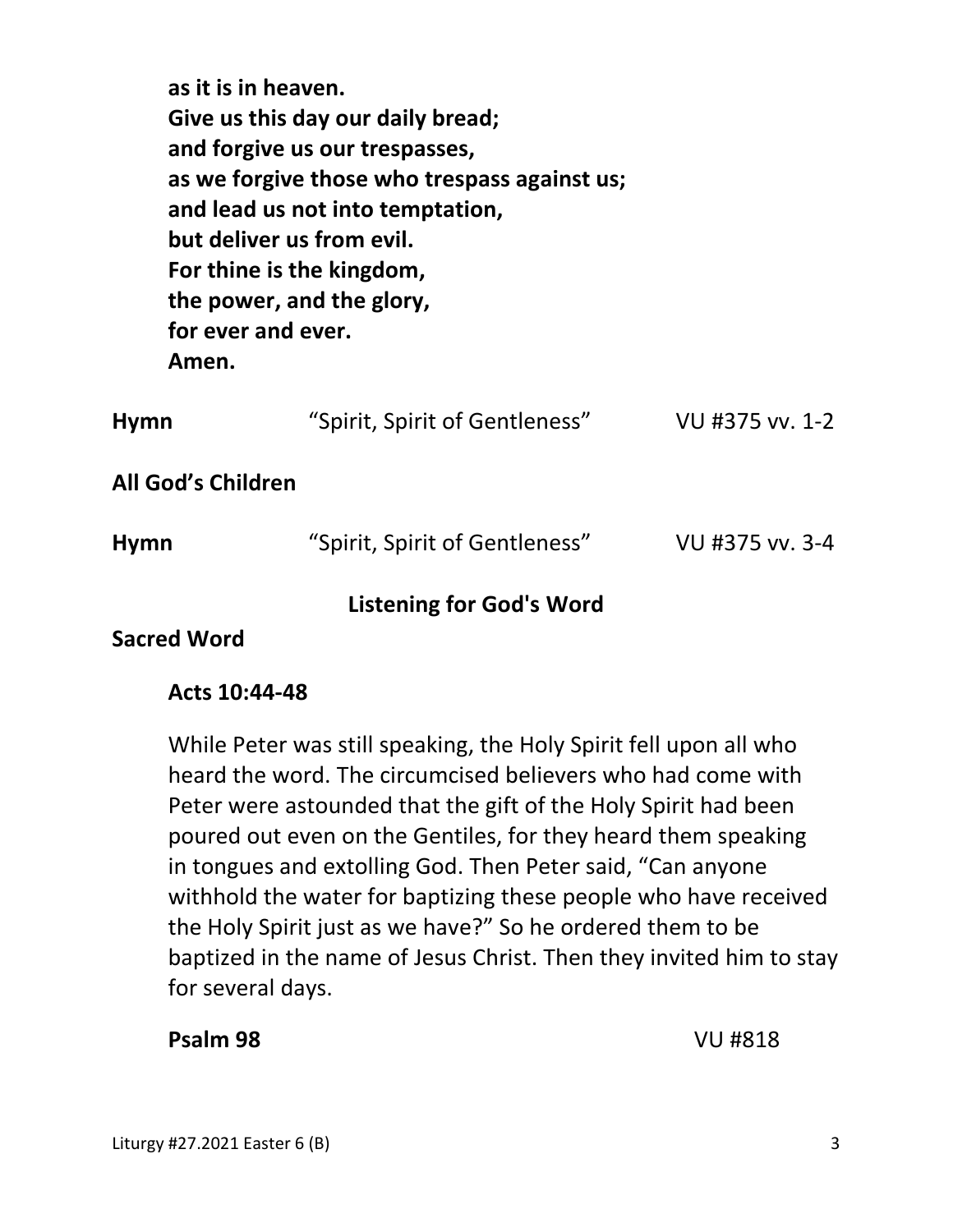#### **John 15:1-6**

"I am the true vine, and my Father is the vine grower. He removes every branch in me that bears no fruit. Every branch that bears fruit he prunes to make it bear more fruit. You have already been cleansed by the word that I have spoken to you. Abide in me as I abide in you. Just as the branch cannot bear fruit by itself unless it abides in the vine, neither can you unless you abide in me. I am the vine, you are the branches. Those who abide in me and I in them bear much fruit, because apart from me you can do nothing. Whoever does not abide in me is thrown away like a branch and withers; such branches are gathered, thrown into the fire, and burned.

### **Anthem**

**Sermon** 

### **Reflective Music**

# **Responding to God's Word**

### **Offertory Invitation**

 It is one thing to memorize the words of Jesus. But it is another thing to let those words transform us and rearrange our priorities and our lives. What is it that God is inviting us to rearrange about our priorities? What is it that we want to offer to the Church and to the world as a practice of God's love? We give as we are able, we give as we are called. More than anything else, God loves a cheerful giver!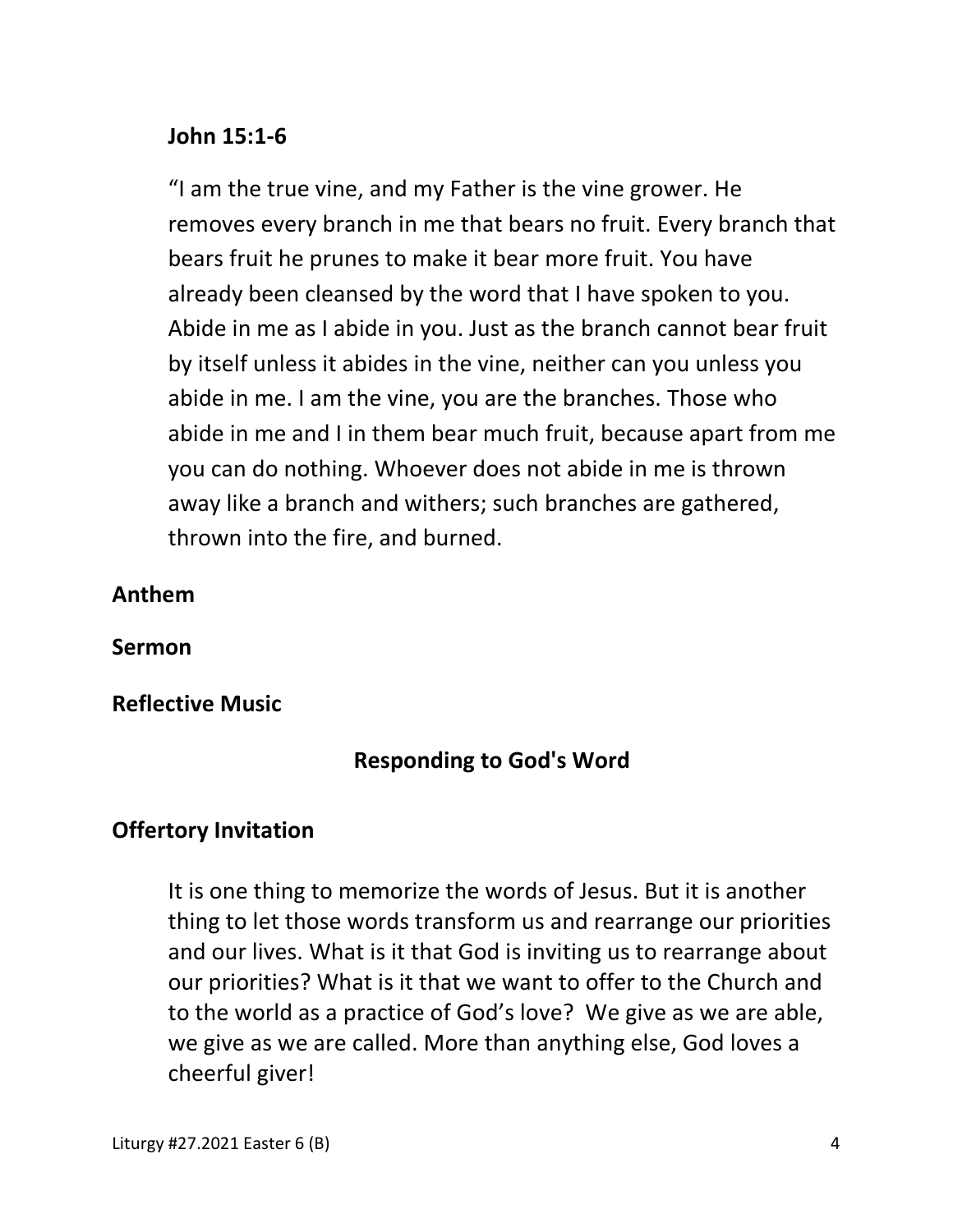#### **\*Presentation of Offering**

#### **\*Offertory Prayer**

**In deep gratitude for life and for all the blessings that come from you, we offer back to you some measure of what we have been given. Accept our offerings and use them and use us for the building up of your reign in this world. Amen.** 

#### **Prayers of Thanksgiving and Intercession**

God of our lives and our loving, We thank you for the signs of resurrection that are all around us, showing that life is stronger than death. Give us the grace to recognize and embrace the gifts of new life that your love makes possible for us all, as we pray for your resurrecting power to renew the world amid all its challenges.

 God of home and family, today we thank you for our families, especially for our mothers and grandmothers. We are grateful for their love and attention, their hard work and the deep hope they have cherished for each one of us. We honour before you each mother, grandmother and great grandmother who has died; and we pray for all those who have felt isolated from their families in these months of pandemic. Reunite us in your love.

God of connections and compassion,

today we thank you for our friends and relations,

 for the neighbours and fellow citizens who help to make our lives complete. We thank you for smiles shared, helping hands offered, commitments honoured. And we pray for all those around us who are facing particular challenges this day…

 *(Keep a brief silence)*